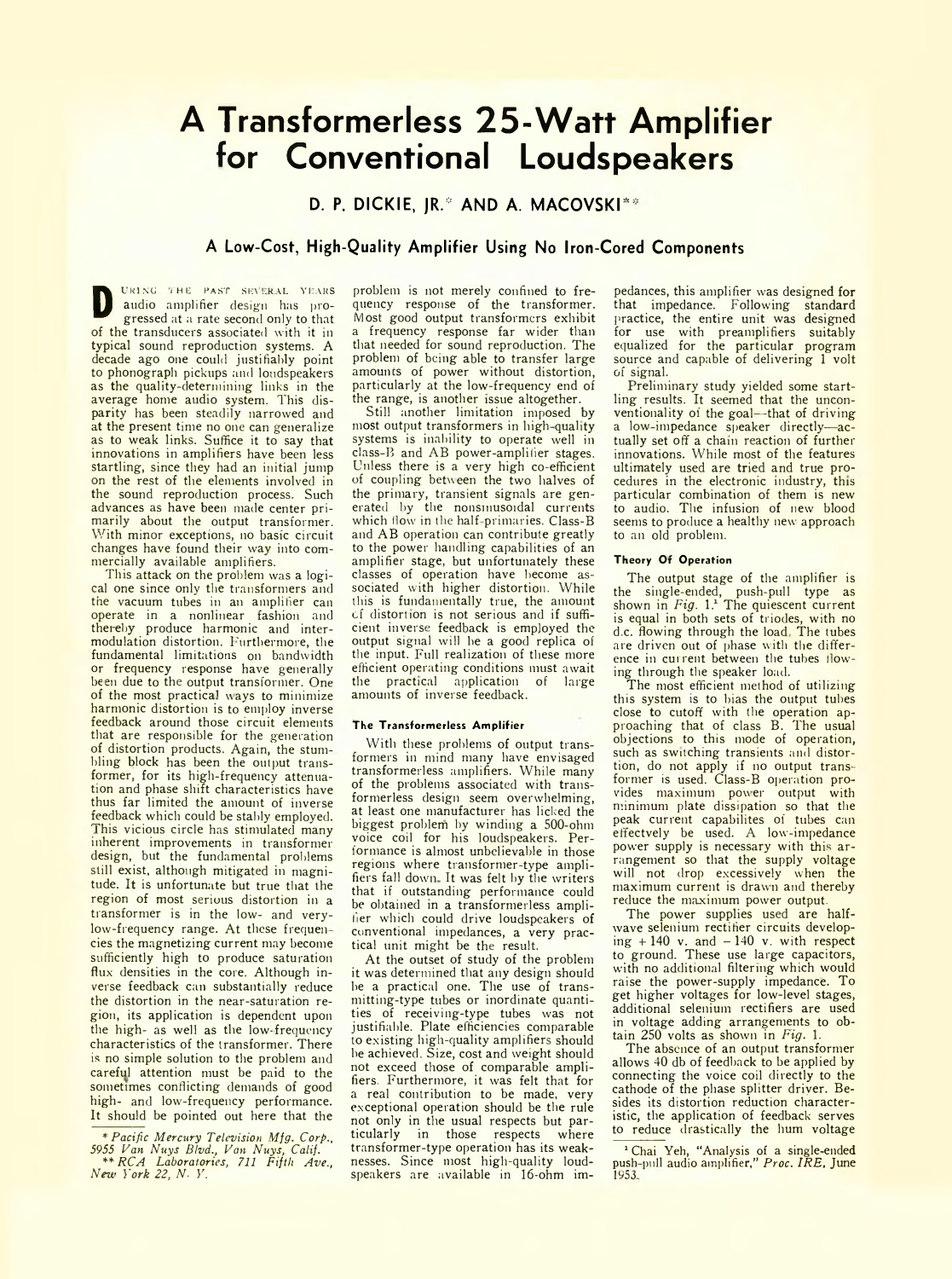which would otherwise be present. Since the gam within the feedback loop is essentially unity, an additional voltage amplifier is used, with separate feedback, to build up the input voltage to the voice-coil level.

#### **Circuit Details**

*Figure* 1 shows the final circuit of the amplifier. Three 6082 double triodes are used. They are 26.5-volt versions of the popular 6AS7G. These tubes are capable of 700 ma of peak current per triode section at the plate voltages used. The 6082's allow the use of a series heater string, eliminating a filament transformer. The tubes cut off at about 70 volts, and a 60-volt fixed bias is used on each. The bias on one side is made adjustable so as to equalize the d.c. in the two sets of triodes and insure that no d.c. flows in the voice coil. To protect the tubes, a low d.c. impedance of 56,- 000 ohms is used in the grid circuit.

It should be noted that the 6082 is not intended for use with fixed bias unless a limiting resistor is added in either the plate or the cathode circuit of the tube. Although this circuit does not use such resistors, their omission is feasible because the tubes are used under quiescent conditions well below maximum ratings.

The voltage-amplifier stages are all operated class A with conventional circuitry. A separate driver is needed for each side of the output tubes, since insufficient output is obtained from the phase splitter to drive the output tubes

directly. One side of the phase splitter has a larger load than the other, since the input to the lower group of output tubes has the speaker impedance in the cathode. This causes degeneration and necessitates higher input than the upper group. In the first voltage amplifier, bia**s is obtained using unbypassed** cathode resistors since the loss in gain can easily be tolerated. The phasesplitter driver, however, has fixed bias applied to its grid by dividing down from the  $-140$ -volt bus, since maximum gain is desired within the main feedback loop.

The high-current power supplies use  $300$ - $\mu$ f capacitors and 5-ohm protective resistors (each made up of paralleled 10-ohm units). A voltage adder circuit is used for the  $-250$ -volt supply, which supplies only bias. Another voltage adder circuit is used to supply + 250 volts for the driver stages. Additional R-C decoupling is used to minimize hum in the low-level stages.

### **Operational Details**

As with all power-transformerless equipment, care must be used when connecting to other pieces of equipment to see that the cold side of the line is connected to the chassis. Although this is readily achieved, the use of a small power line isolation transformer would eliminate the need for caution.

As would be expected, 40 db of feedback can be applied only within a loop having a minimum of phase shifts to avoid instability. It is therefore necessary to modify the arrangement when using speakers which present other than a resistive load to the amplifier. This situation is not generally encountered in transformer-type amplifiers since the output transformer itself becomes the main impedance at high frequencies. That is, the speaker high-frequency impedance is not reflected through the transformer. *Figure* 1 shows three alternative ways to deal with instability due to an inductive speaker load, which not only causes additional phase shift, but causes higher amounts of feedback due to the increased load impedance. The 180-ohm resistor merely limits the maximum impedance of the speaker and thus prevents excessive feedback. The  $0.5-\mu f$ capacitor is a low impedance at high frequencies, shorting the inductive load. The series 16-ohm resistor and .01-µf capacitor places a 16-ohm resistor across the speaker at high frequencies and an open circuit at low frequencies. This serves to provide constant impedance and feedback over the frequency range. If any instability is noted with a given speaker, try one or the other for best operation.

The balance adjustment for zero d.c. in the voice coil can be made with a milliammeter in series with the voice coil (a closed-circuit jack might be added for the purpose). It should be repeated when tubes are changed or after many months of operation.

*(Continued on page 56)*



**Fig. 1. This is the complete schematic diagram of the transformerless amplifier. Its total cost is comparable to that of a single high-quality out**put transformer. For safety, use of a 1-to-1 isolation transformer is recommended between the a.c. line and the power input terminals.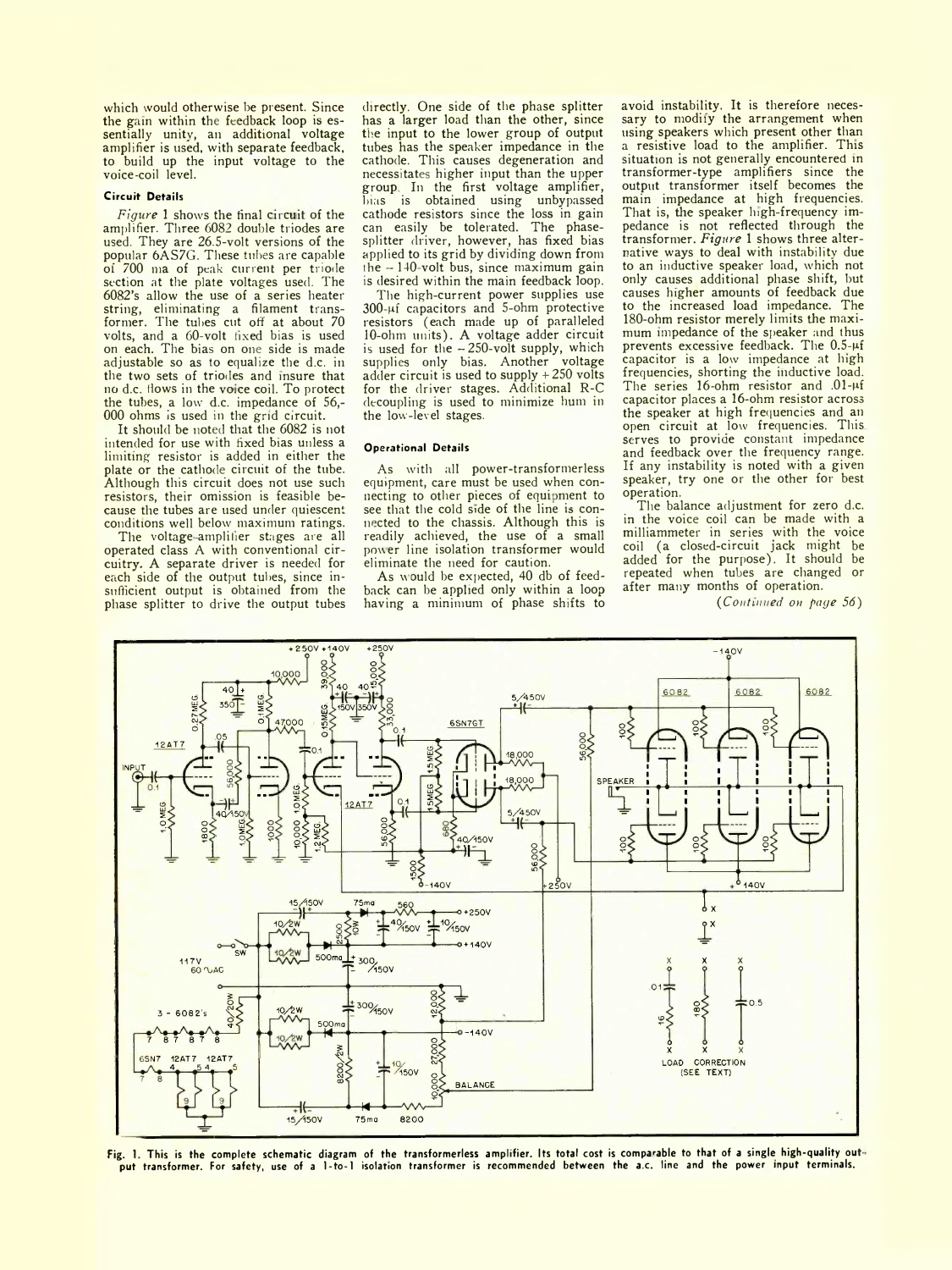

**Fig. 2. Frequency response of this amplifier is flat at the low end and less than 3 db down at 200,000 cps, making it one of the widest-band designs in use today for audio.**

#### **Performance**

The operational results of the prototype model of this amplifier are shown by the curves and photographs.

The frequency response, which is shown in *Fig.* 2, is flat over a very wide range. Since resistive-capacitancecoupled circuits are used throughout, there is no serious limitation on response. To keep circuit complexity down, and to achieve the best feedback stability, a reasonable amount of gain per stage is desired. This, of course, will determine the high-frequency limitations, while the interstage coupling networks determine the low-frequencies limitations. While the bandwidth without feedback would be wide in this design, the use of 40 db of inverse feedback extends the ends of the range manyfold. Most good amph fiers exhibit a flat response well beyond the limits of audibilty, and this unit probably ranks as one of the widestband designs intended for audio use.

As shown in *Fig.* 3, the harmonic distortion even at full rated output is exceptionally low and virtually independent of frequency. The ability to deliver 25 watts at 20 cycles and below with negligible distortion is practically impossible in a transformer-type amplifier of similar mid-frequency power rating. The low-frequency performance is directly attributable to the use of circuit components whose nonlinear properties are in no way dependent upon



**Fig. 3. Harmonic distortion is less than 0.4 per cent at the related output of 20 watts into a 16-ohm speaker. Intermodulation measurements would mean little since there are no frequencysensitive nonlinear elements in the design.**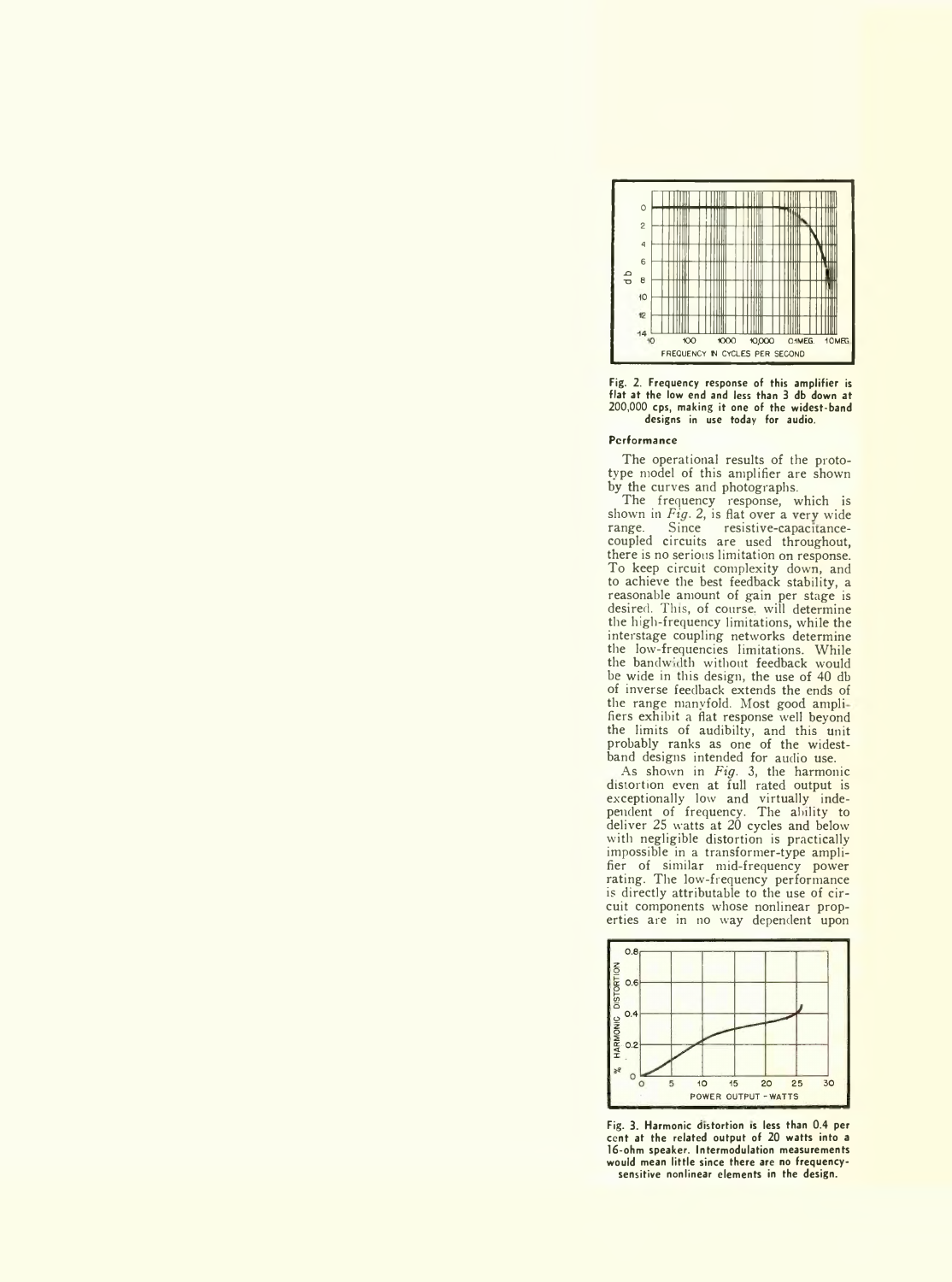frequency. Thus the 40 db of feedback remains at that value over the entire usable frequency range and satisfactorily reduces the distortion without regard to the frequencies involved. Even if the distortion in the amplifier without feedback were as high as 10 per cent, the 40-db figure, corresponding to a voltage ratio of 100 to one, would reduce this to 0.1 per cent.

While dealing with the tested results it is worthwhile to mention the subject of intermodulation distortion. IM is a very good and rapid means of evaluating distortion in an amplifier. It is, however, at its greatest value in testing systems where there is apt to be a marked dissimilarity in the nonlinear performance of the amplifier at the particular pair of frequencies used in the test. In an amplifier such as this where there is no frequency sensitive distortion characteristic, IM testing would yield little to the total fund of information.

The efficiency with which a 16-ohm loudspeaker may be driven directly to produce these large power outputs is due not only to the extremely high perveance of the output tubes but also to operation aproaching class B. Sufficient quiescent current flows in each tube to ensure good small-signal linearity. That is, the operating bias is sufficiently low to ensure that the no-signal operating point is outside the curved region of the tube characteristic near plate-current cutoff. The resulting efficiency is about the same as a transformer-type class-A amplifier.

The square-wave performance of an amplifier is an indication of its ability to reproduce signals of a transient nature. The low-frequency square-wave response is a measure of the ability to reproduce extremely low frequencies. The amount of "droop" in the squarewave response is the important feature in this respect. A negligible droop at a particular square-wave frequency means that the amplifier will reproduce well down to frequencies which are only a fraction of the fundamental. The loudspeaker damping, however, will probably be the ultimate factor in low-frequency transient performance. While it is impossible to secure unlimited amounts of damping through reduction of the output impedance of the amplifier, it is important that this internal impedance be at least several times lower than the speaker's nominal impedance. Reductions of amplifier internal impedance beyond this point are not necessary but can do no harm. The internal impedance of this amplifier, due to the large amount of feedback, is only a fraction of an ohm. This provides excellent electrical damping.

The high-frequency square-wave performance is a good indication, not only of transient response, but also of the stability of the feedback system. A tendency towards instability (not necessarily oscillation) will manifest itself as a decaying train of oscillations following the rapid rise and fall of the square wave. Of course, if these oscillating overshoots do not decay or die out, the system will oscillate continuously. It is important to have ample stability in the feedback system to prevent any form of "ringing" or overshoot on a rapidly rising square wave. The actual rise time of the square wave itself in the output is largely a measure of the high-frequency response

Several square-wave frequencies are shown in *Fig.* 4. Although the highest frequency shown (50 kc) is only of academic interest, it was included to indicate that the performance was not greatly deteriorated at a high frequency ordinarily used to test video amplifiers.

The extremely light weight and small size as well as the low cost of this amplifier stem principally from the absence of heavy and costly components. The only items of major expense are the tubes, the four selenium rectifiers, and the two large electrolytic capacitors. The remaining components are small resistors and capacitors of the sort encountered in most amplifiers. The three output tubes are considerably more expensive than the normal receiving type, but are still reasonably priced. The other tubes are of widely used variety and inexpensive. Only two of the selenium rectifiers are the 500-ma type, while the other two are the small 75-ma variety. The total cost, computed from the catalog of a large parts supplier, is approximately the same as that of a single highquality output transformer of the type originally designed for a currently popular amplifier.

The hum level in this amplifier is

**Fig. 4. These photos of oscilloscope traces show square-wave response at four frequencies— top row, left to right, 20 and 1000 cps; bottom row, 10 000 and 50,- 000 cps. Note the unusually short rise time even at 10,000 cps and the complete absence of evidences of instability despite a full 40 db of feedback. Effective output impedance is a fraction of an ohm, eliminating any tendency toward overshoot on transients.**